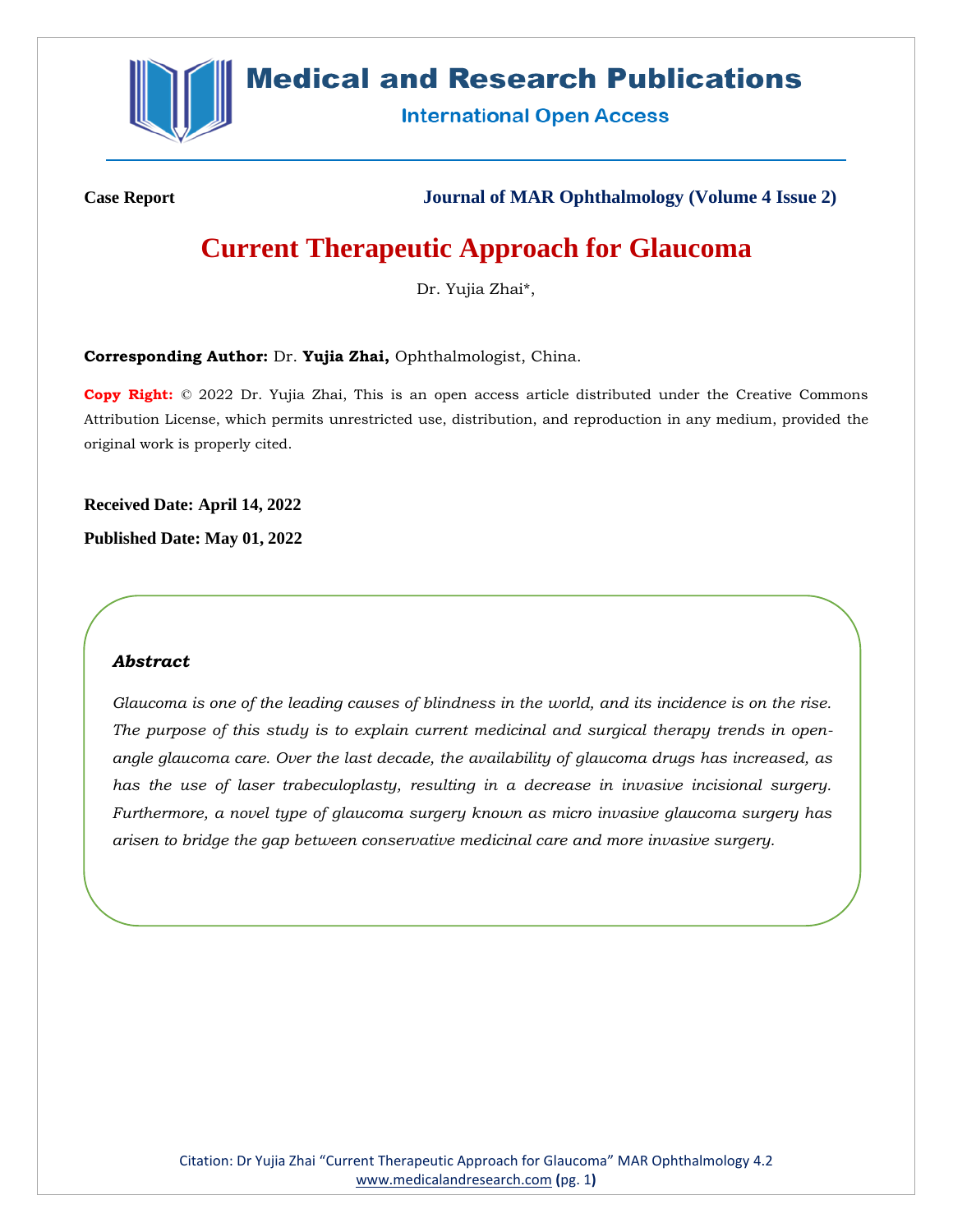## **Introduction**

Glaucoma is a category of ocular neuropathies characterized by the loss of retinal ganglion cells **(**RGCs**)** and their axons form the optic nerve **(**8**)**. This damage is often caused by abnormally high pressure in your eye. Glaucoma is one of the leading causes of blindness for people over the age of 60. treated by lowering your eye pressure **(**intraocular pressure**)**. The common process for all kinds of glaucoma is the loss of RGCs and their axons, with typical atrophy and cupping of the optic nerve head, regardless of the underlying cause **(**ONH**)**. **(**5**)** Depending on the situation of the patients, therapy options may include prescription eye drops, oral medications, laser treatment, surgery, or a combination of any of these **(**23**)**.

Medical therapies: Nowadays, a new therapeutic approach for glaucoma have be discovered for surgeons in recent years. Several different stent implant is coming onto the market, they are consist of different kinds of materials, some are made of titanium, porcine collagen cross-linked with glutaraldehyde, or the biocompatible material SIBS, and new variations based on old techniques such as goniotomy and cyclophotocoagulation are discovered, which should have a better effect on reduction of intraocular pressure **(**14**)**. In various conferences and congresses, surgical studies are presented almost exclusively with results that are collected after 3, sometimes after 6, and very rarely after 12 months postoperatively, some of which were carried out without any control groups, some of which were mixed with different kinds of glaucoma groups. And usually, the number of patients in glaucoma mixed groups is different at the beginning and the end during the observation period, From a statistical point of view, they should not be compared with each other. Many of the studies presented do not meet the quality criteria of good scientific work and are more for local political purposes. We have reached a point of surgical activism that is not sufficiently questioned in a company-neutral manner and that simulates expectations of better glaucoma care that are often not met in everyday practice. On the other hand, it has been shown that the timing of the surgical intervention is of fundamental importance in curbing glaucomatous progression. In this case, if the target pressure is not adequately adjusted with medication, the longterm progression prognosis is all the more favorable the earlier surgical intervention is made. The associated positive effects of the surgical interventions are the better limitation of the intraocular pressure fluctuation, the improvement of the patient's drip adherence, and the associated reduction of the eye drop-associated side effects on existing general diseases, e.g. B. Beta-blockers in asthma patients **(**24**)** and alpha-2-agonists during antidepressant therapy with monoamine oxidase **(**MAO**)** inhibitors. Nevertheless, surgical interventions in ophthalmology play a subordinate role in glaucoma care. In 2019, glaucoma surgeries including laser photocoagulation and minimally invasive glaucoma surgery accounted for just 2.8% of all intraocular surgeries **(**1**)**.

This indicated that drug therapy continues to be at the forefront of glaucoma treatment, and therefore critical review remains inevitable. The range of anti-glaucomatous eye drops available today is very large,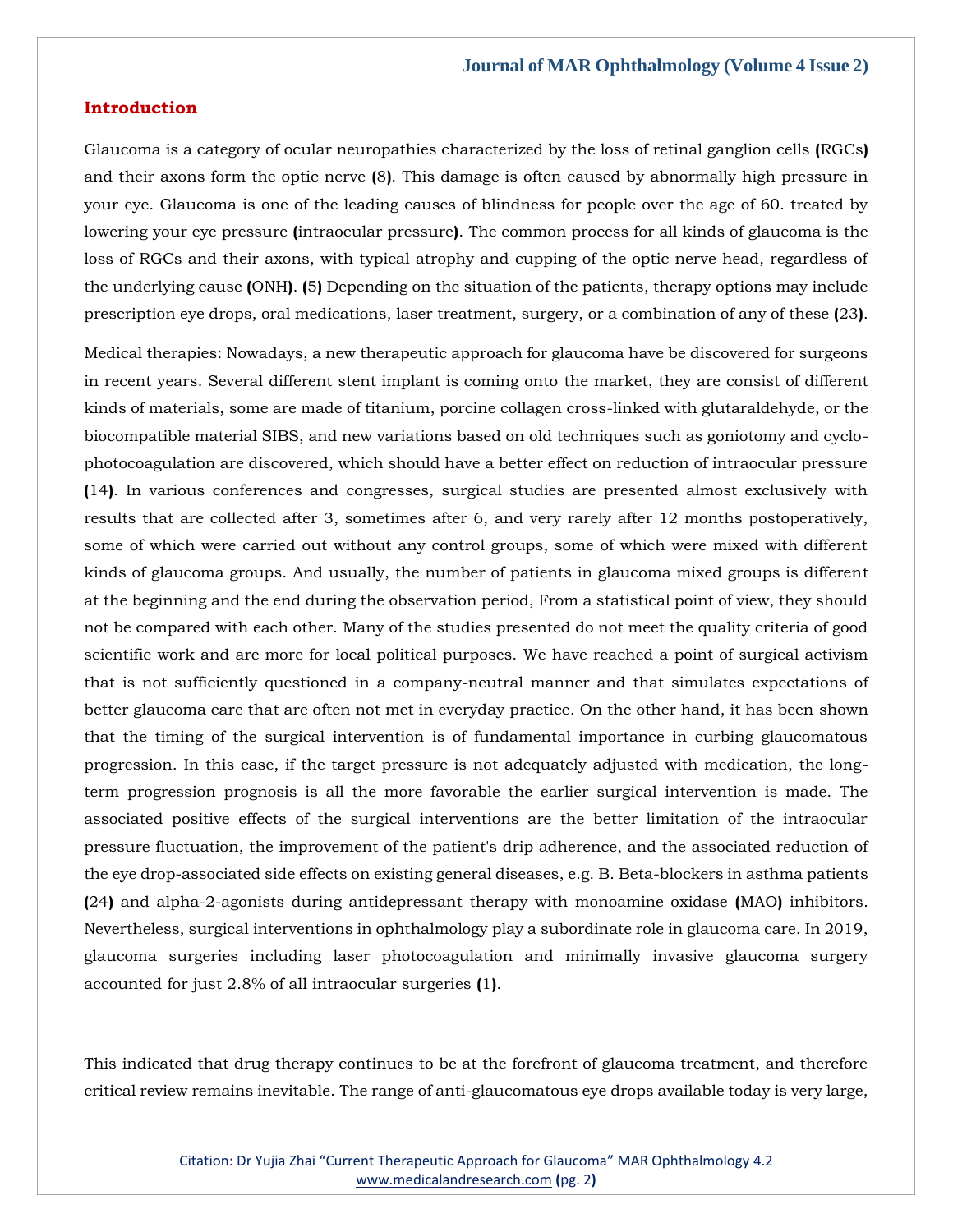and in most cases, glaucoma patients can be adjusted to their personalized target pressure sufficiently well with these eye drops. The local and systemic spectrum of side effects of the substances used seems particularly important to me since successful glaucoma therapy is only possible if they are taken into account. For example, local beta-blockers or alpha-2-agonists lower the blood pressure, so that in the case of pre-existing arterial hypotension or much more frequently in the case of existing antihypertensive therapy, the blood pressure drops too much and the nocturnal hypotension of the blood pressure can lead to further glaucoma progression **(**2**)**. In addition, only focusing on the intraocular pressure is not a sufficiently good long-term strategy. The number needed to treat **(**NNT**)** indicates a value of 7 **(**NNT= 7**)**, which means that one has to treat 7 patients with primary open-angle glaucoma **(**POAG**)** to arrest progression in one patient **(**= 7**) (**13**)**. This is even more evident in patients with ocular hypertension. Here, the NNT is 16–20 to prevent conversion to a POAG **(**13**)**, **(**7**)**. These numbers are quite sobering. It is therefore now essential to reconsider the current therapy concept, both from a clinical and a scientific point of view. The lowering of the intraocular pressure should not be treated as a sensible approach in complex glaucoma therapy, but the lowering of the intraocular pressure is only one option of glaucoma therapy. additionally, their systemic effects and additive effects on the eye, which can positively support the glaucoma process, must also be taken into account.

In ophthalmic practice, the use of laser in the treatment of various forms of glaucoma is an essential method. Angle-closure and open-angle glaucoma are widely treated with both Argon and Yag lasers nowadays. Furthermore, Diode lasers have lately been used in the treatment of glaucoma. In addition, lasers are being utilized to treat intractable glaucoma that is not controlled by medicine alone **(**11**)**. It is assumed to be generated by heat energy directed toward the trabecular meshwork, which produces localized scarring and so opens space in nearby structures, or by cytokine and phagocytosis inflammation, which causes structural alterations with enhanced outflow **(**22**)**.

Angelo P Tanna published the "Rho Kinase Inhibitors as a Novel Treatment for Glaucoma and Ocular Hypertension" for an extended possibility of reducing intraocular pressure. This substance is the first new drug group to be introduced since 1996 with the prostaglandin analogue latanoprost and has been available since 2014 with ripasudil in Japan and since 2017 with netarsudil in the USA. As a new drug, the Rho-kinase is inhibited, which leads to improved drainage, especially in the trabecular meshwork. However, the intraocular pressure reduction is no better than that of the beta-blocker timolol and the prostaglandin analogue latanoprost, and conjunctival hyperaemia is the most common side effect after the operation. From my point of view, the combination of netarsudil and latanoprost is currently clinically useful, since it lowers the intraocular pressure more than the individual components and achieves a target pressure range below 15mmHg in 32%. For many of the specified mechanisms of action, however, only experimental data are available so far, they first have to be confirmed clinically in humans. What is interesting about this new class of substances, however, is that no systemic contraindications have been described to date.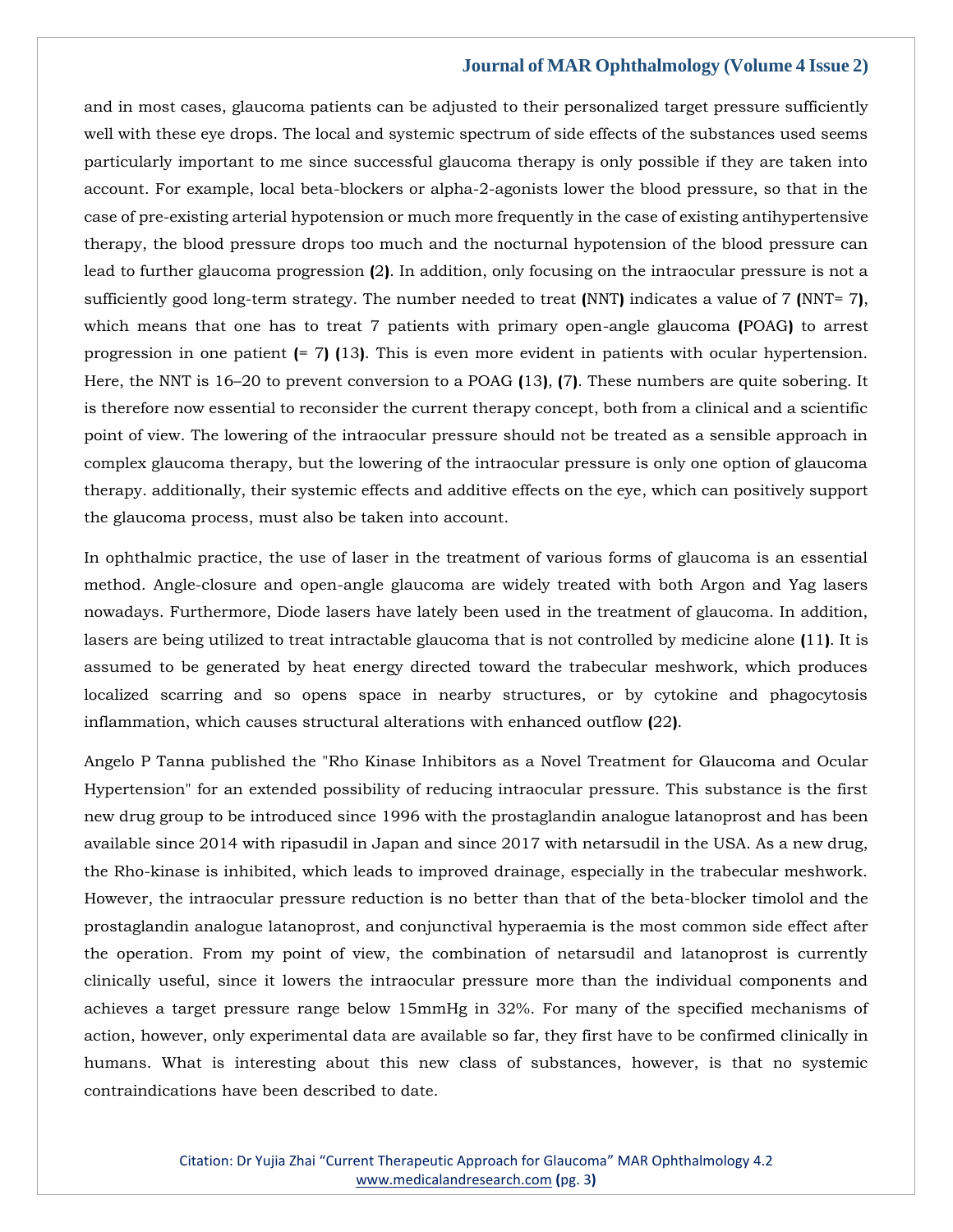Several cohort studies in diverse populations have found vascular risk factors for various features of glaucoma, although the results are mixed. There is no particular treatment for the choroidal or optic nerve head vasculature at this time. Some IOP-lowering drugs work by causing ciliary body vasoconstriction **(**20**)**. Increased oral absorption of dietary NO donors decreased the prevalence of parafoveal visual field abnormalities in a large cohort study **(**6**)**, which suggests that medicines acting on the ocular vasculature may have a therapeutic effect. The contribution by Ms. and Mr. Pillunat is about "vascular therapy concepts in glaucoma patients"**(**19**)**. Although this topic has been discussed for decades and both authors tirelessly promote these important issues clinically and scientifically, the vascular risk factors in glaucoma still receive too little attention. Her important contribution is not about new therapeutic drugs, but about the realization of therapy concepts already proven in the practical handling of glaucoma patients. Treatment with statins, calcium channel blockers, Ginkgo biloba extract, increased physical activity, and fluid replacement is possibilities to improve vascular conditions, in addition to improving systemic blood pressure and decreasing an elevated central retinal venous pressure.

Citicoline is cytidine-5-di phosphocholine **(**CDP-choline**)**, which is metabolized into phosphatidylcholine **(**lecithin**)**. It is essential for the synthesis of phospholipids in cell membranes, is synthesized endogenously, and crosses the blood-brain barrier. Citicoline **(**cytidine 5'-di phosphocholine**)** is a naturally occurring endogenous chemical that has been researched as a potential new glaucoma treatment. Citicoline has been shown to have activity in a variety of central neurodegenerative diseases, and experimental evidence suggests that it acts as a neuromodulator and neuroprotector on neuronal cells, including RGCs, resulting in improved visual function, visual field extension, and other central benefits for the patient. **(**4**)** Citicoline has positive effects on memory and is already used therapeutically in vascular dementia. A slower perimetric progression was shown in glaucoma in a 2‑year study, which was also confirmed in a 10‑year study. In a recently published review from Codeiro's working group, the level of evidence for the neuroprotective effect of citicoline in glaucoma is classified as 1b, which almost corresponds to the highest level of evidence **(**25**)**. In this respect, an accompanying therapy with citicoline in glaucoma patients is a useful option.

Gene and cell therapy is a new approach for glaucoma therapy, Long-term IOP control via increased aqueous humour drainage, including inhibition of fibrosis following filtration surgery, RGC neuroprotection and neuro regeneration, ocular biomechanics modification for improved IOP tolerance, and inhibition of inflammation and neovascularization to prevent the development of some forms of secondary glaucoma are all possible applications of gene and cell therapies. Gene and cell therapies are rapidly evolving in the lab and have many potential advantages over many conventional drugs, including longer duration with continuous drug release and a therapeutic effect that can be tailored to specific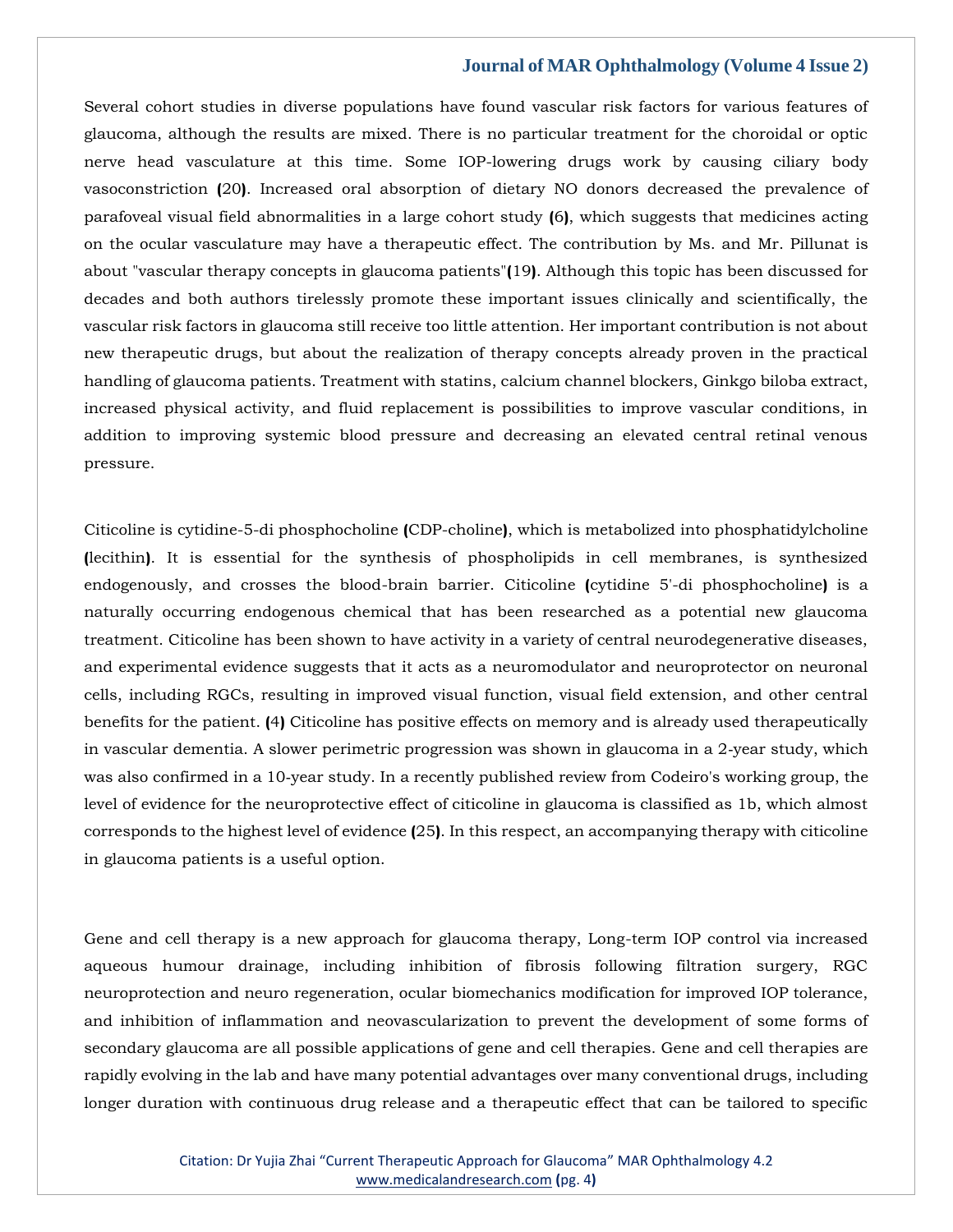molecular disease pathways within a single human or animal patient. However, some anatomical and cellular obstacles make this a very difficult task to achieve. Detailed knowledge of these roadblocks is essential for the creation of successful glaucoma therapy. Researchers are making headway toward this goal, thanks to the development of sophisticated delivery methods that can navigate these hurdles and deliver therapeutic genes to RGCs. Nonviral gene delivery, such as polymer-based nanoparticles, liposomes, and dendrimers, is presently the safest option; however, more study is needed before they can be employed safely and successfully in ocular gene therapy applications. Additionally, other than close-proximity administration, there is a considerable requirement for obtaining cell-specific targeting. The following applications for better glaucoma therapy will be listed here: increased aqueous humor drainage **(**1**)**, decreased aqueous humour production **(**2**)**, and/or prevention of gonio implant bleb fibrosis **(**3**)**, neuroprotection and neuro regeneration of RGCs and their axons **(**4**)**, modification of ocular biomechanical properties for improved IOP tolerance **(**5**)**, and inhibition of inflammation and neovascularization to prevent the formation of PIFVM and secondary, neovascular glaucoma **(**9**)**.

Poor adherence is a key restriction of medical glaucoma therapy, which has been studied more fully in human patients than in veterinary patients. Because eye drops are not used as frequently as they should be, glaucomatous optic neuropathy might worsen. **(**18, 3, 17**)** Poor adherence, particularly in senior patients, can be caused by a variety of causes, such as forgetfulness or technical issues with eye drops administration. Many pharmaceutical companies are developing biodegradable intracameral medication implants that continually deliver prostaglandin mimics inside the eye as an alternative. **(**Miller & Eaton, 2021**)** Allergan plc's bimatoprost implant DurystaTM was authorized by the US Food and Drug Administration **(**FDA**)** in March 2020 to decrease IOP in patients with human open-angle glaucoma **(**OAG**)** and ocular hypertension. Other implants for long-term intraocular medication delivery are now being tested in preclinical and clinical settings. **(**16, 10**)**

Primary open-angle glaucoma is viewed as systemic neurodegeneration **(**24, 12**)** that is triggered by neuro inflammation **(**15**)**. The etiology of primary open-angle glaucoma is a primary mitochondriopathy, which drives these processes forward via the derailed oxidative stress. As ophthalmologists are required to deal with these processes and expand our pathophysiological ideas about the occurrence of glaucoma.

Ginkgo biloba extract is the most well-documented of all supplemental medical drugs at the moment, and it appears to have the most potential utility. Ginkgo biloba extract has many qualities that might make it useful in treating glaucoma with non-IOP-dependent processes. GBE's several positive effects, such as improved ocular blood flow, antioxidant activity, platelet-activating factor inhibitory activity, nitric oxide inhibition, and neuroprotective activity, suggest that it might be a potential therapeutic target for glaucoma **(**21**)**.

In summary, it is important in the future to make better use of the therapy options already known, both locally and systemically, to target the therapy goal of stable functional and structural findings in our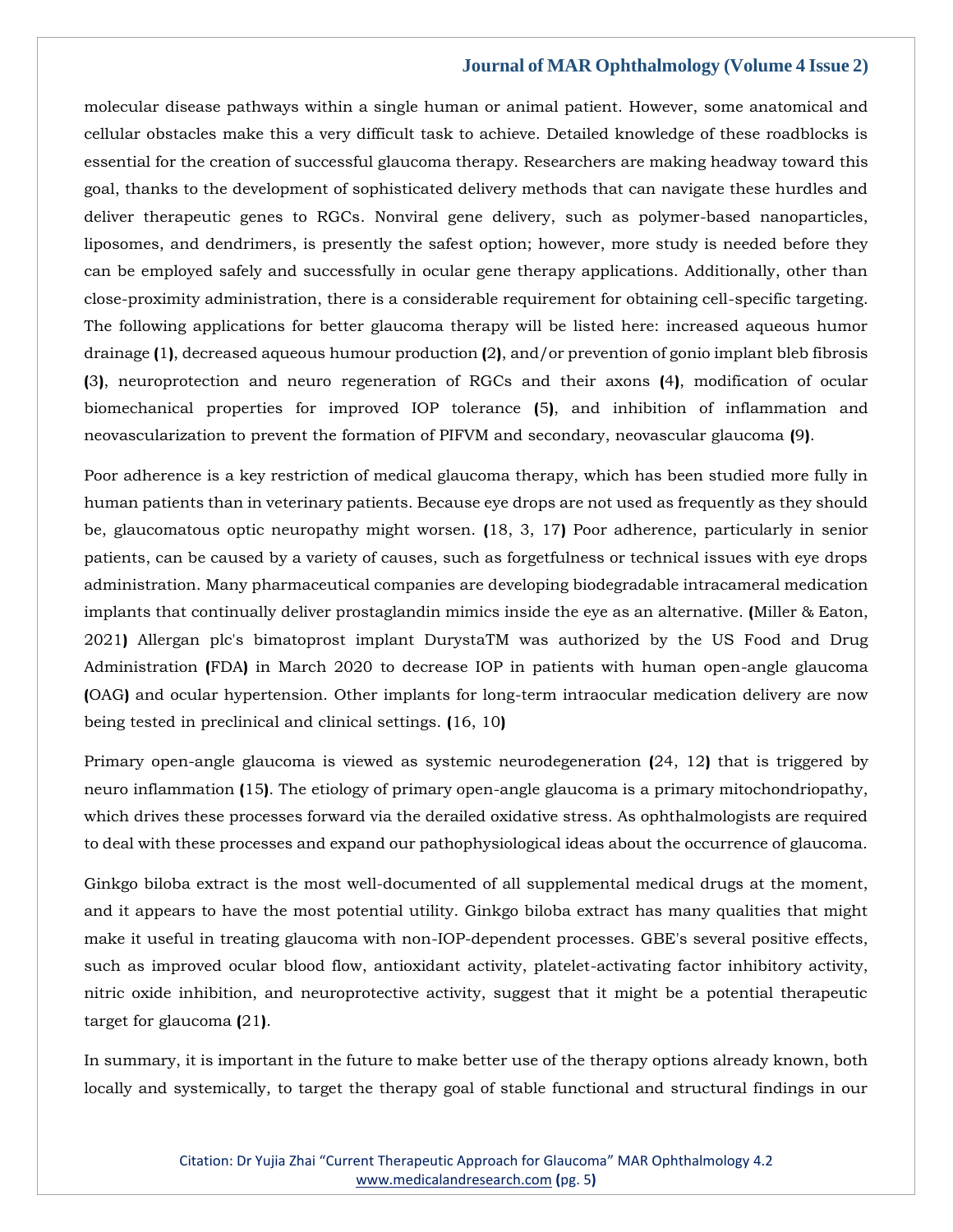glaucoma patients. In addition to an individualized, effective medicinal glaucoma therapy, the timely use of surgical interventions and the consideration of the existing systemic diseases are also part of this. In addition, additional neuroprotective therapies are recommended, which are already available, such as coenzyme Q10 or the citicoline. It is hoped that more targeted and effective neuroprotective agents will become available in the future, but neuroprotective therapy is already available today.

## **References**

- 1. Barbosa-Breda, J., Gonçalves-Pinho, M., Santos, J. V., Rocha-Sousa, A., Abegão-Pinto, L., Stalmans, I., & Freitas, A. **(**2018**)**. Trends in Glaucoma Surgical Procedures in Portugal: A 16- Year Nationwide Study **(**2000-2015**)**. Journal of Glaucoma, 27**(**8**)**, 682–686. https://doi.org/10.1097/IJG.0000000000001011
- 2. Bowe, A., Grünig, M., Schubert, J., Demir, M., Hoffmann, V., Kütting, F., Pelc, A., & Steffen, H.- M. **(**2015**)**. Circadian Variation in Arterial Blood Pressure and Glaucomatous Optic Neuropathy— A Systematic Review and Meta-Analysis. American Journal of Hypertension, 28**(**9**)**, 1077–1082. https://doi.org/10.1093/ajh/hpv016
- 3. Friedman, D. S., Quigley, H. A., Gelb, L., Tan, J., Margolis, J., Shah, S. N., Kim, E. E., Zimmerman, T., & Hahn, S. R. **(**2007**)**. Using pharmacy claims data to study adherence to glaucoma medications: Methodology and findings of the Glaucoma Adherence and Persistency Study **(**GAPS**)**. Investigative Ophthalmology & Visual Science, 48**(**11**)**, 5052–5057. https://doi.org/10.1167/iovs.07-0290
- 4. Gandolfi, S., Marchini, G., Caporossi, A., Scuderi, G., Tomasso, L., & Brunoro, A. **(**2020**)**. Cytidine 5'-Diphosphocholine **(**Citicoline**)**: Evidence for a Neuroprotective Role in Glaucoma. Nutrients, 12**(**3**)**, E793. https://doi.org/10.3390/nu12030793
- 5. Gelatt, K. N., & MacKay, E. O. **(**2004**)**. Secondary glaucomas in the dog in North America. Veterinary Ophthalmology, 7**(**4**)**, 245–259. https://doi.org/10.1111/j.1463-5224.2004.04034.x
- 6. Kang, J. H., Willett, W. C., Rosner, B. A., Buys, E., Wiggs, J. L., & Pasquale, L. R. **(**2016**)**. Association of Dietary Nitrate Intake With Primary Open-Angle Glaucoma: A Prospective Analysis From the Nurses' Health Study and Health Professionals Follow-up Study. JAMA Ophthalmology, 134**(**3**)**, 294–303. https://doi.org/10.1001/jamaophthalmol.2015.5601
- 7. Kass, M. A., Heuer, D. K., Higginbotham, E. J., Johnson, C. A., Keltner, J. L., Miller, J. P., Parrish, R. K., Wilson, M. R., & Gordon, M. O. **(**2002**)**. The Ocular Hypertension Treatment Study: A randomized trial determines that topical ocular hypotensive medication delays or prevents the onset of primary open-angle glaucoma. Archives of Ophthalmology **(**Chicago, Ill.: 1960**)**, 120**(**6**)**, 701–713; discussion 829-830. https://doi.org/10.1001/archopht.120.6.701
- 8. Komáromy, A. M., Bras, D., Esson, D. W., Fellman, R. L., Grozdanic, S. D., Kagemann, L., Miller, P. E., Moroi, S. E., Plummer, C. E., Sapienza, J. S., Storey, E. S., Teixeira, L. B., Toris, C. B., &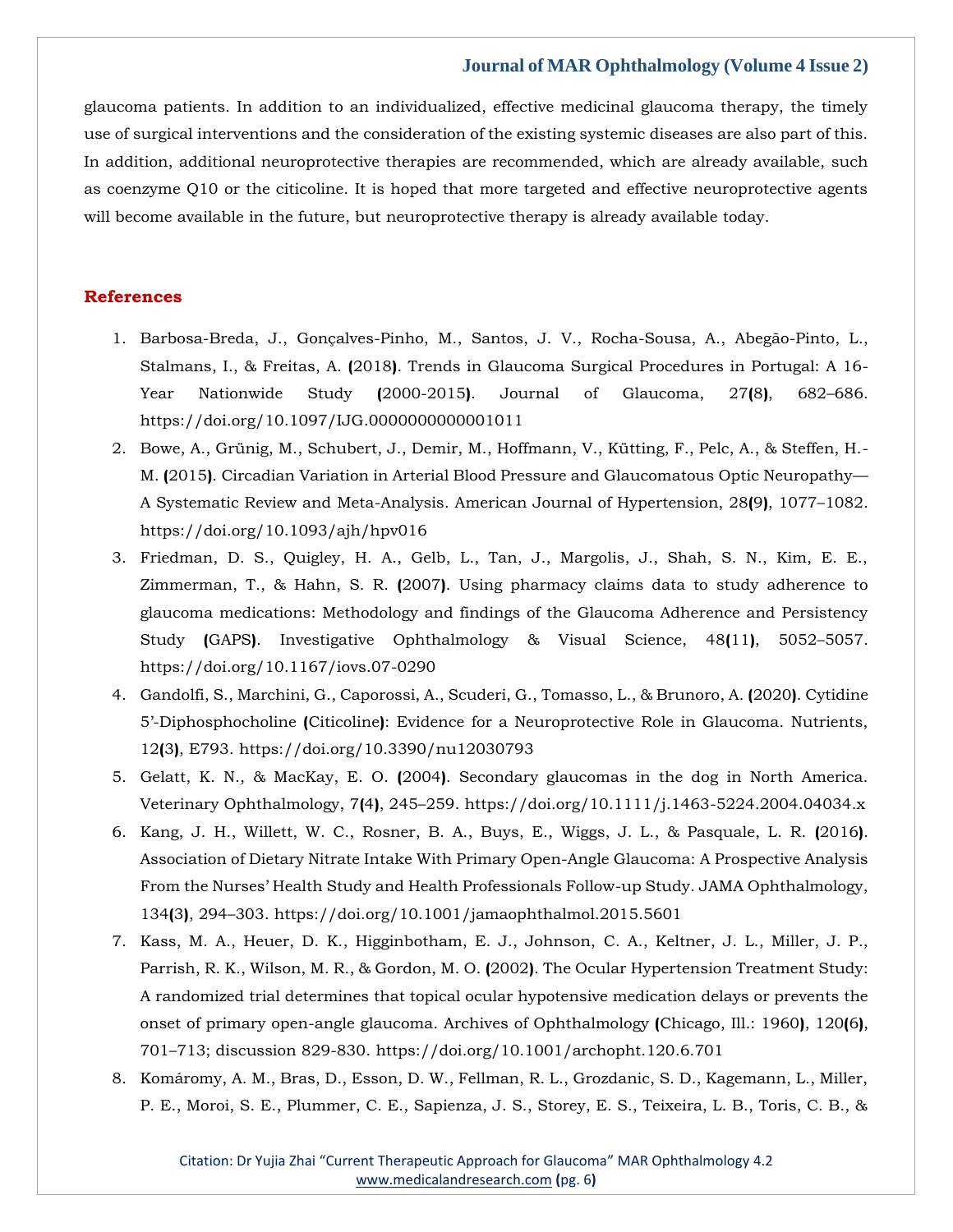Webb, T. R. **(**2019**)**. The future of canine glaucoma therapy. Veterinary Ophthalmology, 22**(**5**)**, 726–740. https://doi.org/10.1111/vop.12678

- 9. Komáromy, A. M., Koehl, K. L., & Park, S. A. **(**2021**)**. Looking into the future: Gene and cell therapies for glaucoma. Veterinary Ophthalmology, 24**(**Suppl 1**)**, 16–33. https://doi.org/10.1111/vop.12858
- 10. Kompella, U. B., Hartman, R. R., & Patil, M. A. **(**2021**)**. Extraocular, periocular, and intraocular routes for sustained drug delivery for glaucoma. Progress in Retinal and Eye Research, 82, 100901. https://doi.org/10.1016/j.preteyeres.2020.100901
- 11. Kumar, S. **(**2010**)**. Lasers in glaucoma. Nepalese Journal of Ophthalmology, 2**(**1**)**, 51–58. https://doi.org/10.3126/nepjoph.v2i1.3705
- 12. Mahmud, N. M., Paraoan, L., Khaliddin, N., & Kamalden, T. A. **(**2022**)**. Thymoquinone in Ocular Neurodegeneration: Modulation of Pathological Mechanisms via Multiple Pathways. Frontiers in Cellular Neuroscience, 16, 786926. https://doi.org/10.3389/fncel.2022.786926
- 13. Maier, P. C., Funk, J., Schwarzer, G., Antes, G., & Falck-Ytter, Y. T. **(**2005**)**. Treatment of ocular hypertension and open angle glaucoma: Meta-analysis of randomised controlled trials. BMJ **(**Clinical Research Ed.**)**, 331**(**7509**)**, 134. https://doi.org/10.1136/bmj.38506.594977.E0
- 14. Manasses, D. T., & Au, L. **(**2016**)**. The New Era of Glaucoma Micro-stent Surgery. Ophthalmology and Therapy, 5**(**2**)**, 135–146. https://doi.org/10.1007/s40123-016-0054-6
- 15. Mélik Parsadaniantz, S., Réaux-le Goazigo, A., Sapienza, A., Habas, C., & Baudouin, C. **(**2020**)**. Glaucoma: A Degenerative Optic Neuropathy Related to Neuroinflammation? Cells, 9**(**3**)**, E535. https://doi.org/10.3390/cells9030535
- 16. Miller, P. E., & Eaton, J. S. **(**2021**)**. Medical anti-glaucoma therapy: Beyond the drop. Veterinary Ophthalmology, 24 Suppl 1, 2–15. https://doi.org/10.1111/vop.12843
- 17. Miller, P. E., Schmidt, G. M., Vainisi, S. J., Swanson, J. F., & Herrmann, M. K. **(**2000**)**. The efficacy of topical prophylactic antiglaucoma therapy in primary closed angle glaucoma in dogs: A multicenter clinical trial. Journal of the American Animal Hospital Association, 36**(**5**)**, 431– 438. https://doi.org/10.5326/15473317-36-5-431
- 18. Okeke, C. O., Quigley, H. A., Jampel, H. D., Ying, G., Plyler, R. J., Jiang, Y., & Friedman, D. S. **(**2009**)**. Adherence with topical glaucoma medication monitored electronically the Travatan Dosing Aid study. Ophthalmology, 116**(**2**)**, 191–199. https://doi.org/10.1016/j.ophtha.2008.09.004
- 19. Pillunat, K. R., & Pillunat, L. E. **(**2021**)**. [Vasculat treatment concepts in glaucoma patients]. Der Ophthalmologe: Zeitschrift Der Deutschen Ophthalmologischen Gesellschaft, 118**(**5**)**, 431–438. https://doi.org/10.1007/s00347-020-01239-7
- 20. Reitsamer, H. A., Posey, M., & Kiel, J. W. **(**2006**)**. Effects of a topical alpha2 adrenergic agonist on ciliary blood flow and aqueous production in rabbits. Experimental Eye Research, 82**(**3**)**, 405– 415. https://doi.org/10.1016/j.exer.2005.07.015